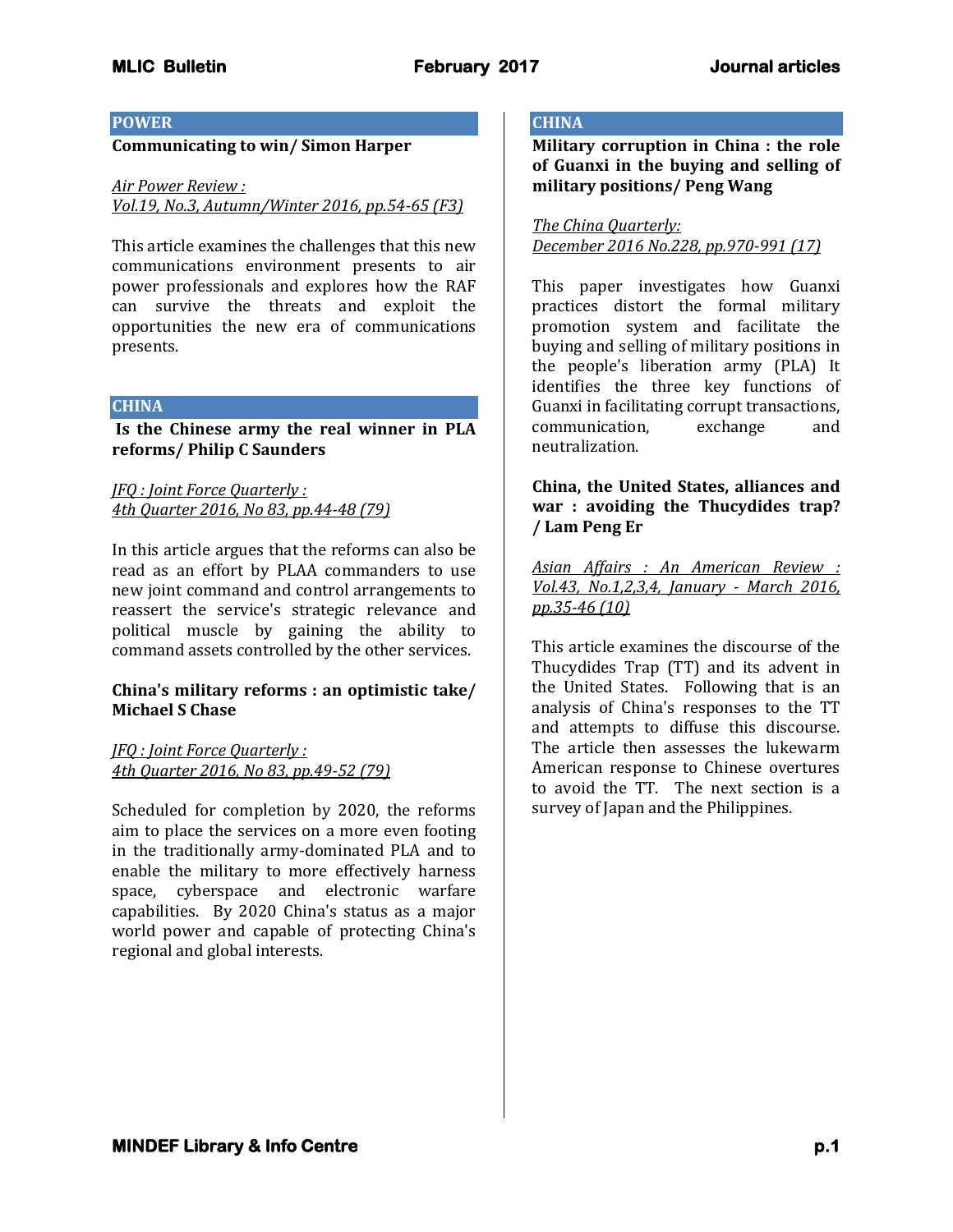## **CHINA**

**The rise of hedging and regionalism : an explanation and evaluation of President Obama's China policy/ Jean Garrison**

## *Asian Affairs : An American Review : Vol.43, No.1,2,3,4, January - March 2016, pp.47-63 (10)*

This paper explains the Obama administration's engagement policy by evaluating its two central elements (1), the bilateral relationship with China itself and (2) the rise of a pan-Asian regional policy that undergirds its rebalance to Asia.

## **The United States in China : can they cooperate/ Ngu Yen Thi Thui Hang**

*Asian Affairs : An American Review : Vol.43, No.1,2,3,4, January - March 2016, pp.67-77 (10)*

It argues that the United States the world's most powerful nation and China a rising power are heading toward cooperation rather than confrontation.

## **Responding to China's rising sea power/ Toshi Yoshihara**

### *Orbis:*

*Vol.61 No.1, Winter 2017, pp. 91-100 (44)*

This article highlights on prolonged strategic competition awaits, candid diplomatic talk backed by force will grant the U.S. and its allies their best chance to uphold the freedom of the seas. The future the new U.S. administration do to repair the damage done? The incoming U.S administration must regard risk as an unavoidable facet of great power relations.

# **CYBER**

**The real cyber paradigm : exploiting excess capacity/ Brian E Russel**

*Marine Corps Gazette : Vol.100, No.12, December 2016, pp.36-42 (71)*

In this article a view of the cyber environment needs to understand and be comfortable operating as they face nation's adversaries. The cyber domain is growing and will provide a significant amount of excess capacity for marines to exploit in achieving operational effects.

## **2017 cyber crime security predictions/ Morey Haber**

#### *Intersec:*

*January 2017, pp.14-16 (69)*

The article explores how changing technology will increase the threat of cyber security breaches over the coming year.

# **CYBER WEAPONS**

**Predicting the proliferation of cyber weapons into small states/ Daniel Hughes**

*JFQ : Joint Force Quarterly : 4th Quarter 2016, No 83, pp.19-26 (79)*

This article takes the position that in cyber warfare the balance of power between offense and defense has yet to be determined. The indirect and immaterial nature of cyber weapons ensures that they do not alter the fundamental principles of warfare and cannot win military conflicts unaided.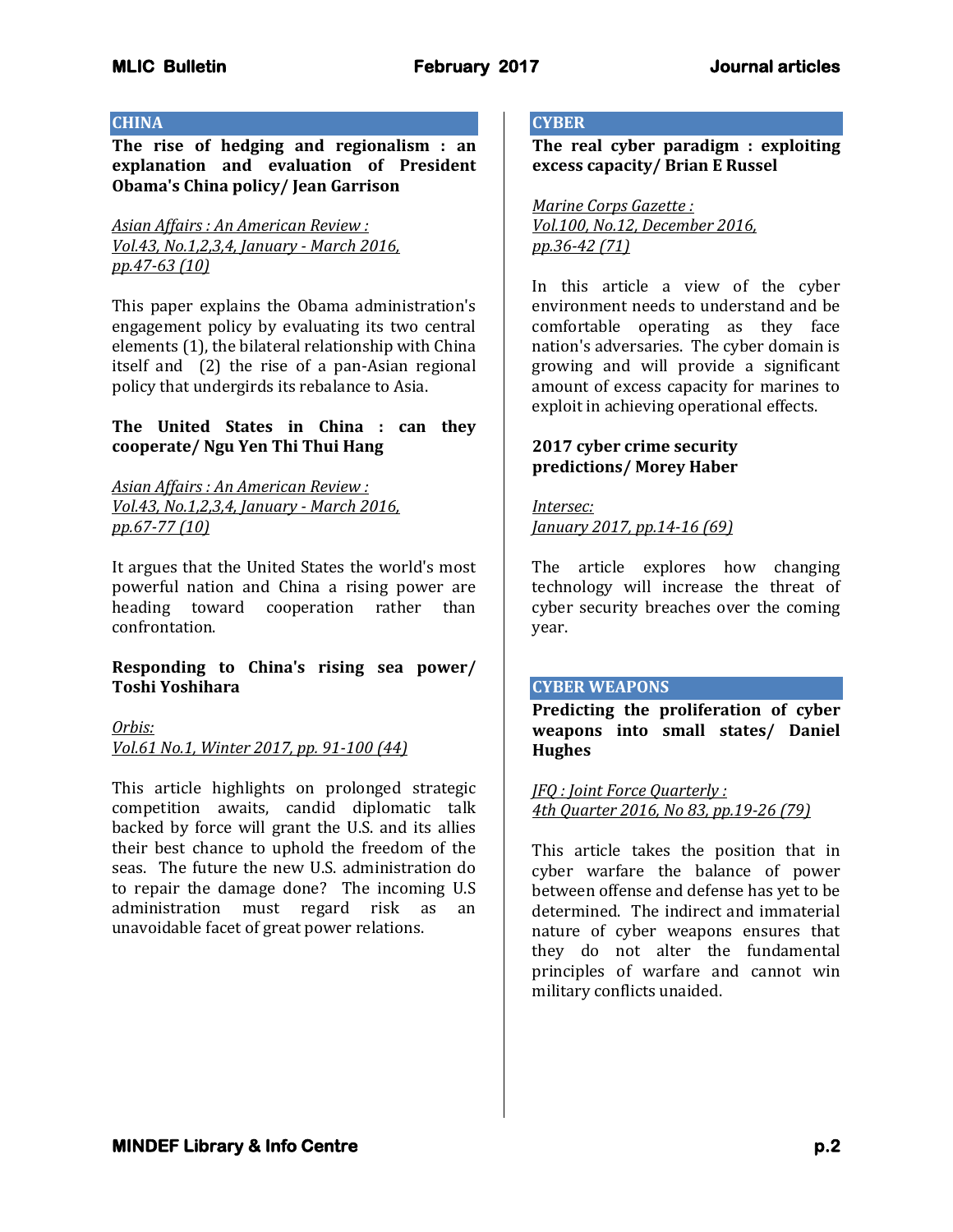# **EXCLUSIVE ECONOMIC ZONES**

**Check China/ Michael S Proctor**

*Proceedings US Naval Institute: December 2016, pp.18-22 (86)*

The United States needs to develop a flexible scalable range of options at the tactical level to respond effectively should the PRC escalate actions to reinforce claims.

## **JAPAN**

## **Closer than ever/ Amy McCullough**

*Air Force Magazine: January 2017 , pp.22-27 (58)*

The US and Japan build closer military ties as the Far East gets more dangerous. Japan is stepping up its security posture, prompted by recent provocative moves by North Korea and China.

## **LEADERSHIP**

**Servant leaders : the best way to serve your marines/ Adam M Fountain**

*Marine Corps Gazette : Vol. 101, No.1, January 2017, pp.8-9 (71)*

This article is the subject of unselfishness and servant leadership. A good leader invests himself into mission accomplishment and the welfare of his marines.

## **MALAYSIA**

**Malaysia's approach to the South China Sea dispute after Tribunal's ruling/ Prashanth Parameswaran**

*Contemporary Southeast Asia : Vol. 38, No. 3, December 2016, pp.375-381 (19)*

The article highlights on Malaysia's South China Sea approach preferring to communicate its concerns with Beijing privately rather than air them publicly and proving more willing bolster bilateral ties in spite of the dispute. Malaysia's has recognized that the award has strengthened international law as well as bolstered its own claims which it is seeking to protect in the face of China's rising assertiveness.

## **MILITARY REFORMS**

**Chinese military reforms: a pessimistic take/ Roger Cliff**

*JFQ : Joint Force Quarterly : 4th Quarter 2016, No 83, pp.53-56 (79)*

The assessment of changes have rightly been recognized as significant steps toward resolving some longstanding problems caused by the PLA's previous organizational structure. The PLA has made significant improvements in many areas over the past two decades in an effort to transform itself into an effective modern fighting force.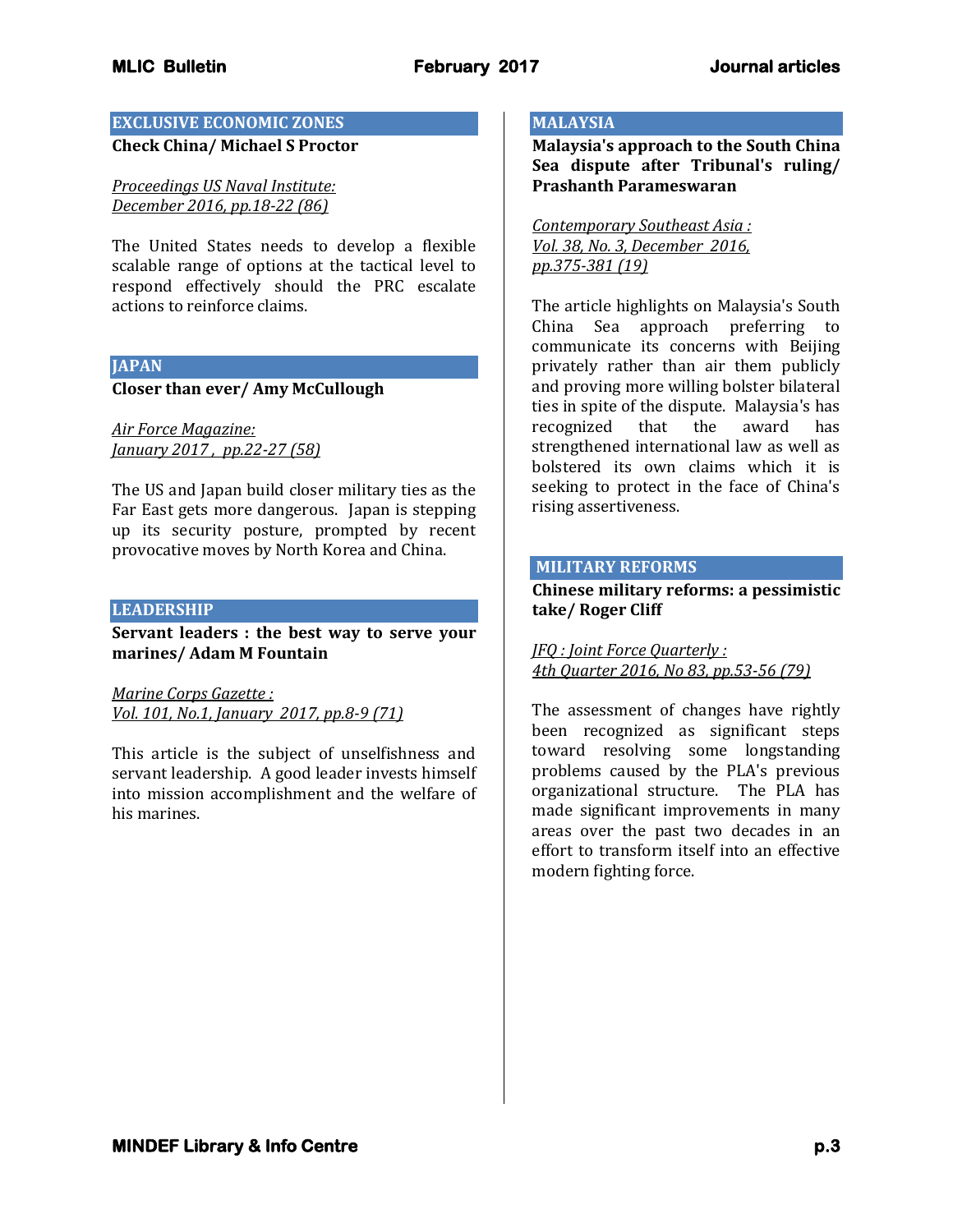### **MILITARY REFORMS**

**What do China's military reforms mean for Taiwan/ Joel Wuthnow**

*JFQ : Joint Force Quarterly : 4th Quarter 2016, No 83, pp.44-48 (79)*

The reforms not only significantly altered the PLA's organizational structure but also redefined authority relationships among major components. The PLA's organizational reforms are clearly intended to allow China to field a stronger joint force capable of effectively conducting operations across the range of possible contingencies including those related to Taiwan.

#### **MYANMAR**

**Aung San Suu Kyi's ultimate test/ Daniel P Sullivan**

*Havard International Review : Vol.XXXVIII. No 1, Fall 2016, pp.28-33 (67)* 

Suu Kyi and the NLD will need to show leadership in countering dangerous forces and the international community support. According to UN figures nearly a million people from Myanmar are displaced either within the country or in surrounding countries. The new government faces a host of competing priorities from constitutional reform to delivering promised growth even as the military continues to wield inordinate economic and political influence.

#### **MYANMAR**

**Relations with Japan are positive for economic growth**

*Asia Monitor South East Asia Vol 1: Vol.28, Issue 2, February 2017, p.6 (49)*

Aung San Suu Kyi's successful state visit to Japan in early November marks yet another step in the country's efforts to diversity its sources of foreign direct investment as well as improve bilateral ties with the region's larger economies.

#### **NORTH KOREA**

**A marine's guide to North Korea/ Bruce E Bechtol**

*Marine Corps Gazette : Vol.100, No.12, December 2016, p.8-16 (71)*

An analysis of the key issues in North Korea that are important to military professionals as they look to planning concerns, knowledge of social politic military factors in the DPRK and general issues that should be concerned about the future.

## **One impulse for Trump to heed/ Leon V Sigal**

### *Arms Control Today:*

*Vol. 47 No. 1, January/February 2017, pp.14-17 (5)*

North Korea continues to arm the fallback position of many in Washington is to bolster deterrence and contain. Trump's indisposition to military intervention and skepticism about alliances seem to rule out some of the more forceful options being bruited about in Washington.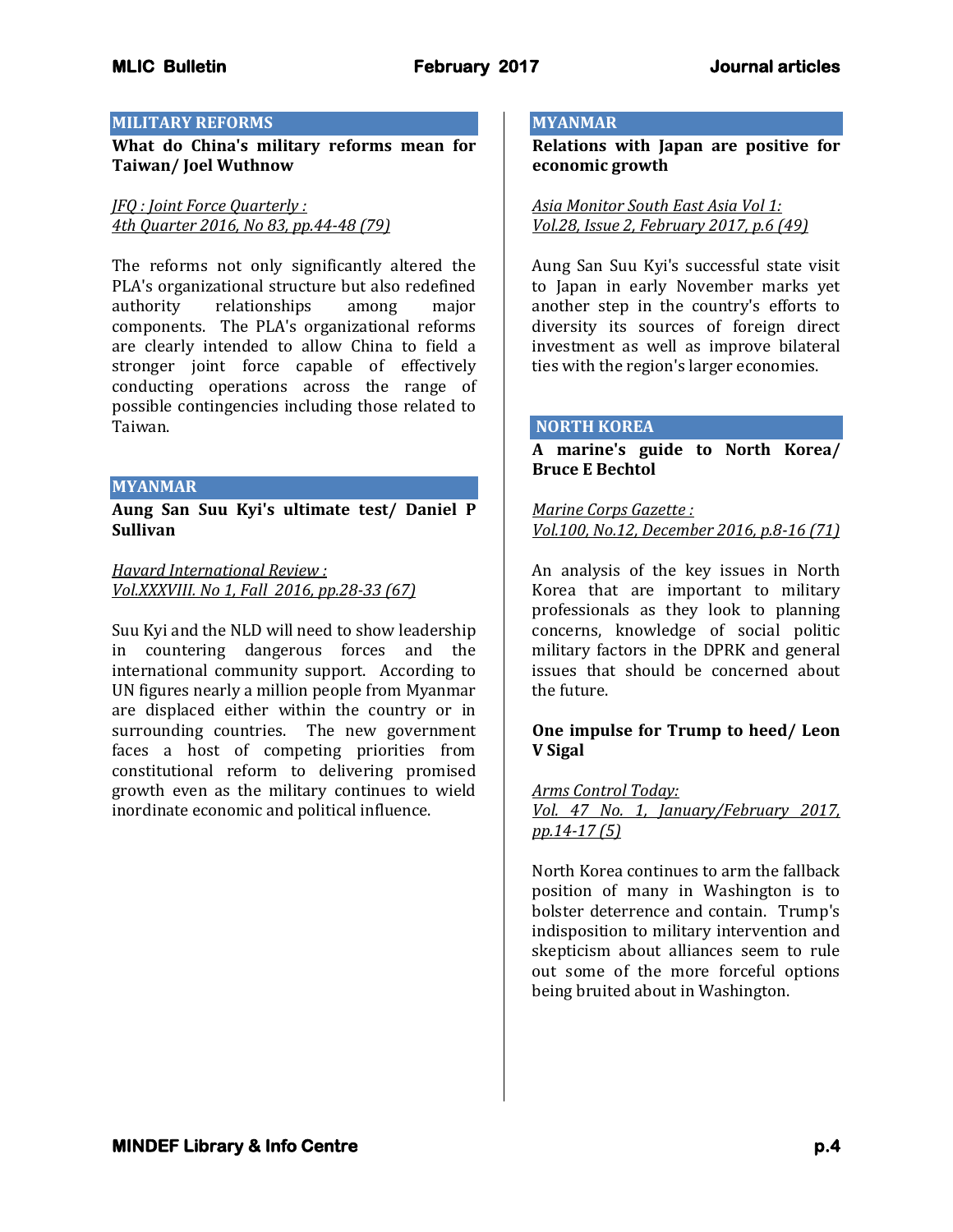## **NORTH KOREA**

**Theater missile defense is destabilizing/ Norman Friedman**

*Proceedings US Naval Institute: January 2017, pp.90-91 (86)*

An ongoing dispute about missile defense in the Far East echoes some cold war arguments.

#### **SINGAPORE**

**The Singapore fever in China : policy mobility and mutation/ Kean Fan Lim**

*The China Quarterly: December 2016 No.228, pp.992-1017 (17)*

This paper evaluates the emergence and effects of lesson drawing and policy transfers from Singapore tot he PRC in the post Mao era. It has two objectives first, it re-examines how this Sino-Singaporean regulatory engagement, second the paper provides a twofold evaluation of the concrete policies and ideas drawn from Singapore

### **SOUTH CHINA SEA**

**In the eye of the typhoon : Taiwan and the growing dispute in the South china sea/ Dennis Hickey**

*Asian Perspective: Vol.40 No.4, 2016, pp. 731-751 (11)* 

This study provides an overview of the ongoing South China Sea dispute and outlines Taiwan's policy. The South China Sea is one of the most disputed areas of sea in the world. Seven states the people's Republic of China, Taiwan, Vietnam, Malaysia, Brunei Indonesia and the Philippines lay claim to part or all of the south China Sea

## **SOUTH KOREA**

**THAAD deployment in South Korea : militarism leading to political regression/ Grian Lee**

*Havard International Review : Vol.XXXVIII. No 5, Winter 2017, pp.34-37 (67)*

President Park's decision to deploy THAAD in South Korea shows determination to military approach current state of North and South Korean relations which will only lead to a destructive arms race.

### **SOUTHEAST ASIA**

**Russia's image and soft power resources in Southeast Asia : perceptions among young elites in Laos, Thailand and Vietnam/ Alexander Bukh**

*Contemporary Southeast Asia : Vol. 38, No. 3, December 2016, pp.445-475(19)*

By analyzing the images of Russia and its soft power resources, this article seeks to create a more comprehensive understanding of the ways contemporary Russia is perceived in the world and its potential tools of influence in Southeast Asia.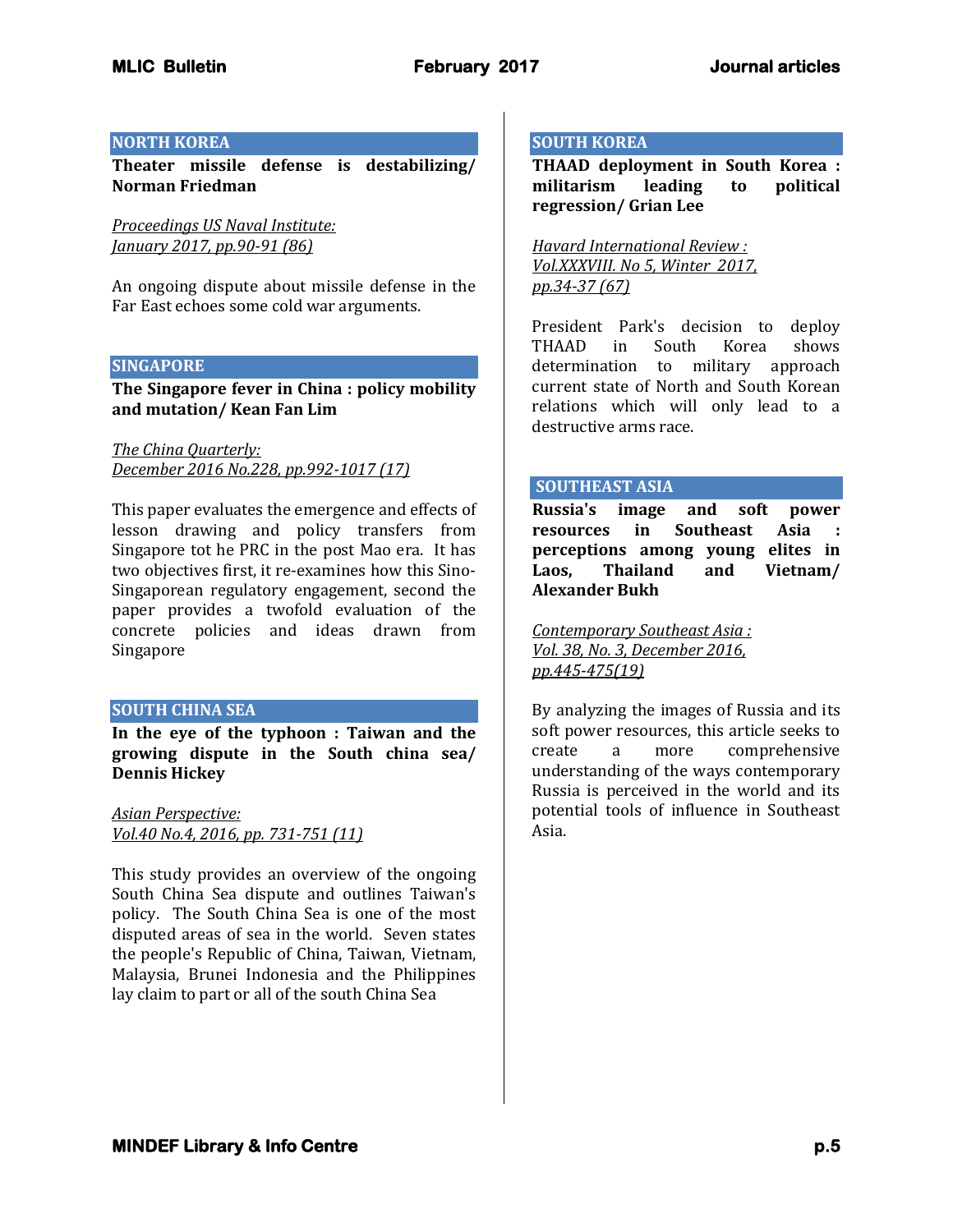## **TERRORISM**

**The hidden face of jihadist internet forum management : the case of ansar Al Mujahideen/ Manuel R Torres-Soriano**

*Terrorism and Political Violence : Vol. 28, No.3 July-August, No.4 September-October, No 5, November-December 2016, pp.735-749 (116)*

An analysis of the information provides a more robust underpinning of some of assumptions concerning the jihadist internet infrastructure while also offering a new perspective on some of the main players their capacities and the problems they face.

**Taking a new perspective : mapping the Al Qaeda network through the eyes of the UN security council/ Eric Stollenwerk**

*Terrorism and Political Violence : Vol. 28, No.3 July-August, No.4 September-October, No 5, November-December 2016, pp.950-970(116)*

The analysis reveals that the Al Qaeda network consists of several hundred individual and group nodes connecting almost all over the globe.

## **THAILAND**

**A reality check after Thailand's king Bhumibol/ Nicholas Farrelly**

*RUSI Journal: December 2016 Vol.161 No.6, pp.4-8 (127)*

This article argues Thailand's military leadership is preparing for further turbulence and conflict.

#### **UNITED STATES**

**Obama's legacy/ Zachary Fryer Biggs** 

*IHS Jane's Defence Weekly: Vol.54 Issue. 5, 01 February 2017, pp. 36-39 (122)*

In terms of international deployments Barack Obama has left the US presidency in a similar position to how he found it. Eight years witnessed a full cycle of defence and national security upheaval as well as attempts to cut down US involvement overseas.

## **The tragedy of Obama's foreign policy/ Michael J Boyle**

*Current History: January 2017, pp.10-16 (20)*

The Obama administration became enamored with the hope of transcending great power politics. A critique of his legacy must be tempered by recognizing his accomplishments. Obama knows that many of his accomplishments will be undone by a Trump administrations. The final judgment Obama glimpsed the need for change but lacked the focus and political courage to push United States onto a different path.

## **Getting out of the gulf/ Charles L Glaser**

*Foreign Affairs : Vol. 96, No. 1, January/February 2017, pp. 122-131 (76)*

Is Persian gulf oil still worth defending with American military might? Experts predictions about the economic losses an oil disruption would cause vary widely.